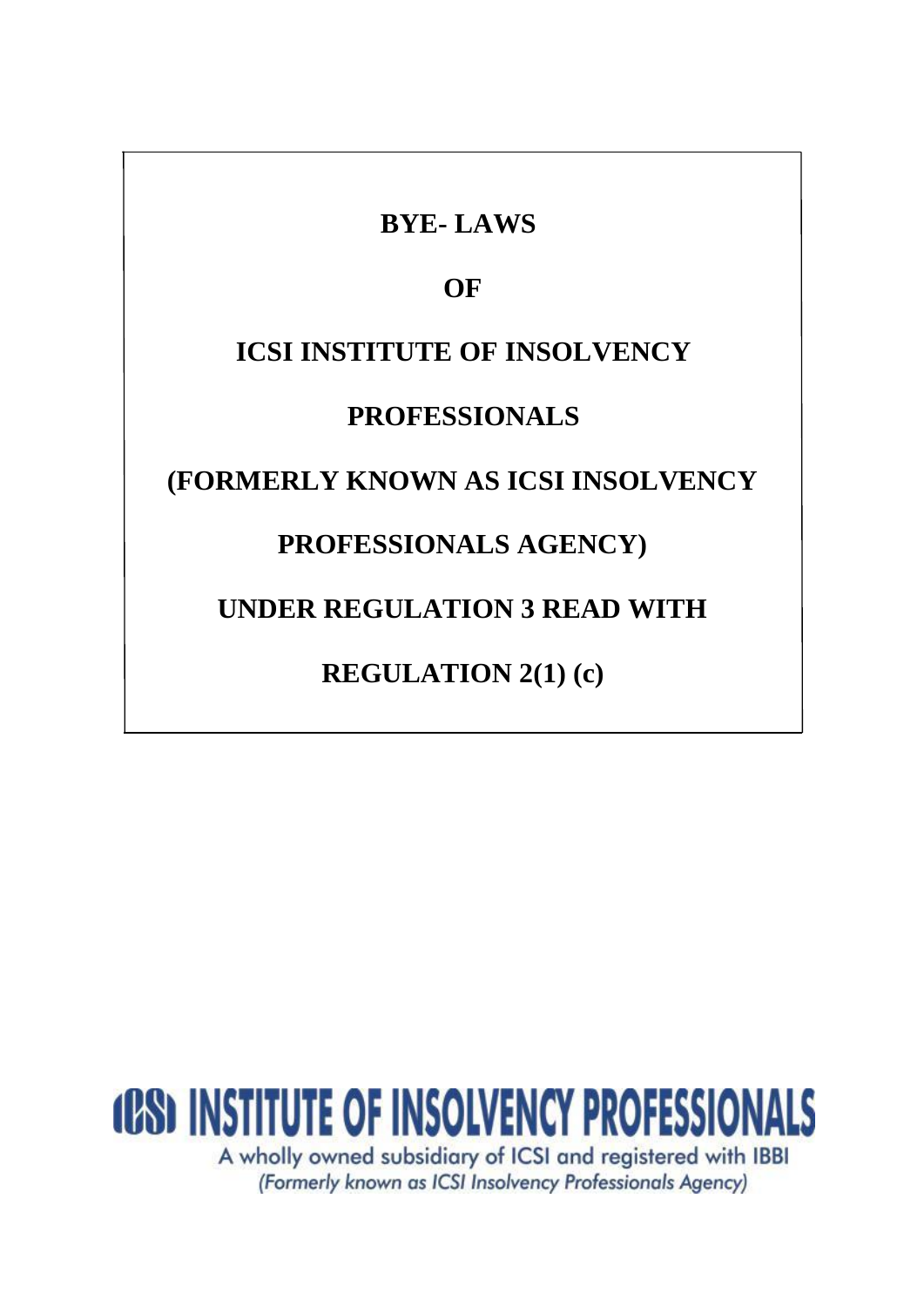# **BYE – LAWSOF ICSI INSTITUTE OF INSOLVENCY**

## **PROFESSIONALS**

#### **[Under Regulation 3 read with Regulation 2(1)(c)]**

## **I. GENERAL**

- 1) The name of the Insolvency Professional Agency is "ICSI Institute of Insolvency Professionals "(hereinafter referred to as the 'Agency').
- 2) The Agency is registered as a company under section 8 of the Companies Act, 2013 with its registered office situated at Third Floor, ICSI House, 22, Institutional Area, Lodi Road, New Delhi 110003.
- 3) These bye-laws may not be amended, except in accordance with the Insolvency and Bankruptcy Board of India (Model Bye -Laws and Governing Board of Insolvency Professional Agencies) Regulations, 2016.

## **II. DEFINITIONS**

- 4. (1) In these bye-laws, unless the context otherwise requires
	- '(a) "assignment" means any assignment of an insolvency professional as interim resolution professional, resolution professional, liquidator, bankruptcy trustee, authorised representative or in any other role under the Code;
	- (aa) "authorisation for assignment" means an authorisation to undertake an assignment, issued by an insolvency professional agency to an insolvency professional, who is its professional member, in accordance with its bye-laws; (
	- (ab) "certificate of membership" means the certificate of membership of the Agency granted under bye-law 10;';
- b) "Code" means the Insolvency and Bankruptcy Code, 2016 (31 of 2016);
- c) "Governing Board" means the Board of Directors of the Agency as defined under section 2(10) of Companies Act, 2013 (18 of 2013);
- d) "professional member" means an insolvency professional who has been enrolled as such, in accordance with Part VI of these bye-laws;
- e) "relative" shall have the same meaning as assigned to it in section 2(77) of the Companies Act, 2013.

(2) Unless the context otherwise requires, words and expressions used and not defined in these bye-laws shall have the meanings assigned to them in the Code.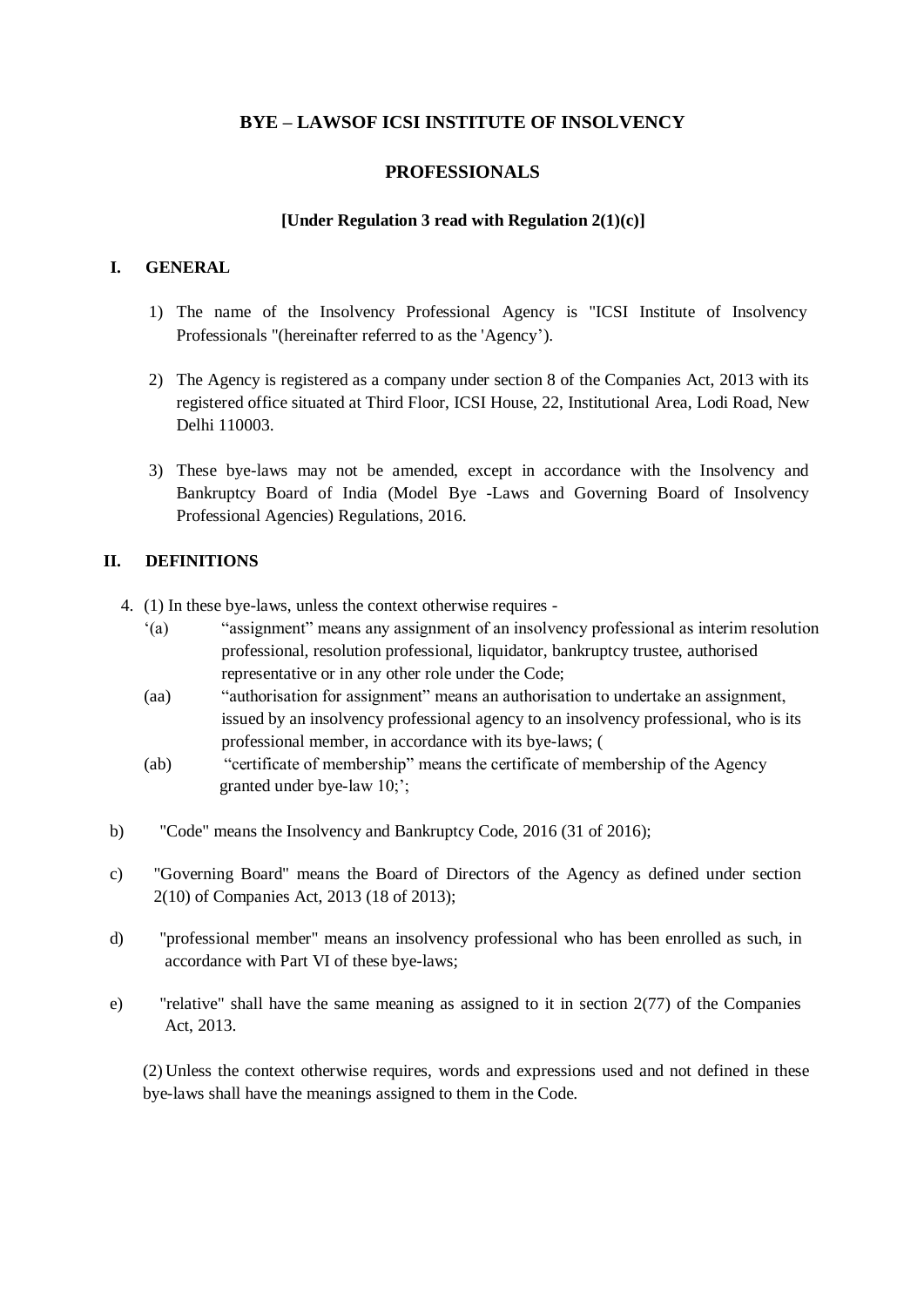## **III. OBJECTIVES**

5. (1) The Agency shall carry on the functions of the insolvency professional agency under the Code, and functions incidental thereto.

(2) The Agency shall not carry on any function other than those specified in sub-clause (1), or which is inconsistent with the discharge of its functions as an insolvency professional agency.

## **IV. DUTIES OF THE AGENCY**

6. (1) The Agency shall maintain high ethical and professional standards in the regulation of its professional members.

- (2) The Agency shall:
	- a) ensure compliance with the Code and rules, regulations and guidelines issued thereunder governing the conduct of insolvency professional agencies and insolvency professionals;
	- b) employ fair, reasonable, just, and non-discriminatory practices for the enrolment and regulation' of its professional members;
	- c) be accountable to the Board in relation to all bye-laws and directions issued to its professional members;
	- d) develop the profession of insolvency professionals;
	- e) promote continuous professional development of its professional members;
	- f) continuously improve upon its internal regulations and guidelines to ensure that high standards of professional and ethical conduct are maintained by its professional members; and
	- g) provide information about its activities to the Board.

## **V. COMMITTEES OF THE AGENCY**

#### **Advisory Committee of Professional Members**

- 7. (1) The Governing Board may form an Advisory Committee of professional members of the Agency to advise it on any matters pertaining to-
	- (a) the development of the profession;
	- (b) standards of professional and ethical conduct; and
	- (c) best practices in respect of insolvency resolution, liquidation and bankruptcy.
	- (2) The Advisory Committee may meet at such places and times as the Governing Board may provide.

#### **Other Committees of the Agency.**

8. (1) The Governing Board shall constitute-.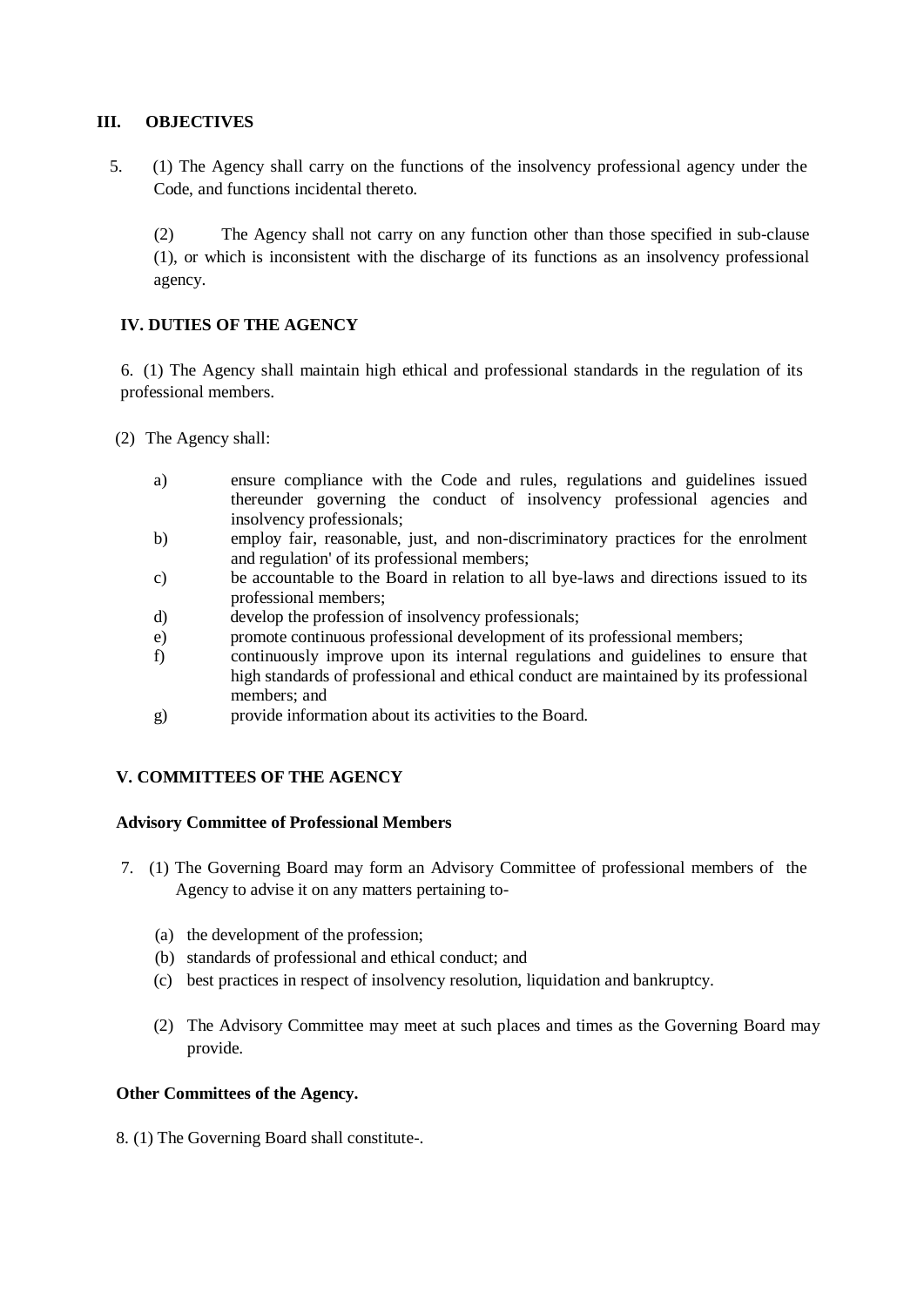- (a) one or more Membership Committee(s) consisting of such members as it deems fit;
- (b) a Monitoring Committee consisting of such members as it deems fit;
- (c) one or more Grievance Redressal Committee(s), with not less than three members, at least one of whom shall be a professional member of the Agency;
- (d) one or more Disciplinary Committee(s) consisting of at least one member nominated by the Board.
- (2) The Chairperson of each of these Committees shall be an Independent director of the Agency.

## **VI. PROFESSIONAL MEMBERSHIP**

#### **Eligibility for Enrolment.**

9. No individual shall be enrolled as a professional member if he is not eligible to be registered as an insolvency professional with the Board:

*Provided* that the Governing Board may provide additional eligibility requirements for enrolment.

*Provided* further that such additional requirements shall not discriminate on the grounds of religion, race, caste, gender, place of birth or professional affiliation.

Process of Enrolment as Professional Member.

- 10. (1) An individual may apply for enrolment as a professional member by submitting an application in such form, in such manner and with such fees as may be specified by the Agency.
	- (2) The Agency shall examine the application in accordance with the applicable provisions of the Code, and rules, regulations and guidelines thereunder.
	- (3) On examination of the application, the Agency shall give an opportunity to the applicant to remove the deficiencies, if any, in the application.
	- (4) The Agency may require an applicant to submit additional documents, information or clarification that It deems fit, within reasonable time.
	- (5) The Agency may reject an application if the applicant does not satisfy the criteria for enrolment or does not remove the deficiencies or submit additional documents or information to Its satisfaction, for reasons recorded in writing.
	- (6) The rejection of the application shall be communicated to the applicant stating the reasons for such rejection, within thirty days of the receipt of the application, excluding the time given for removing the deficiencies or presenting additional documents or clarification by the Agency, as the case may be.
	- (7) The acceptance of the application shall be communicated to the applicant, along with a certificate of membership in Form A of the Annexure to these bye-laws.
	- (8) An applicant aggrieved of a decision rejecting his application may appeal to the Membership Committee of the Agency within thirty days from the receipt of such decision.
	- (9) The Membership Committee shall pass an order disposing of the appeal in the manner It deems expedient, within thirty days of the receipt of the appeal.

#### **Professional Membership Fee.**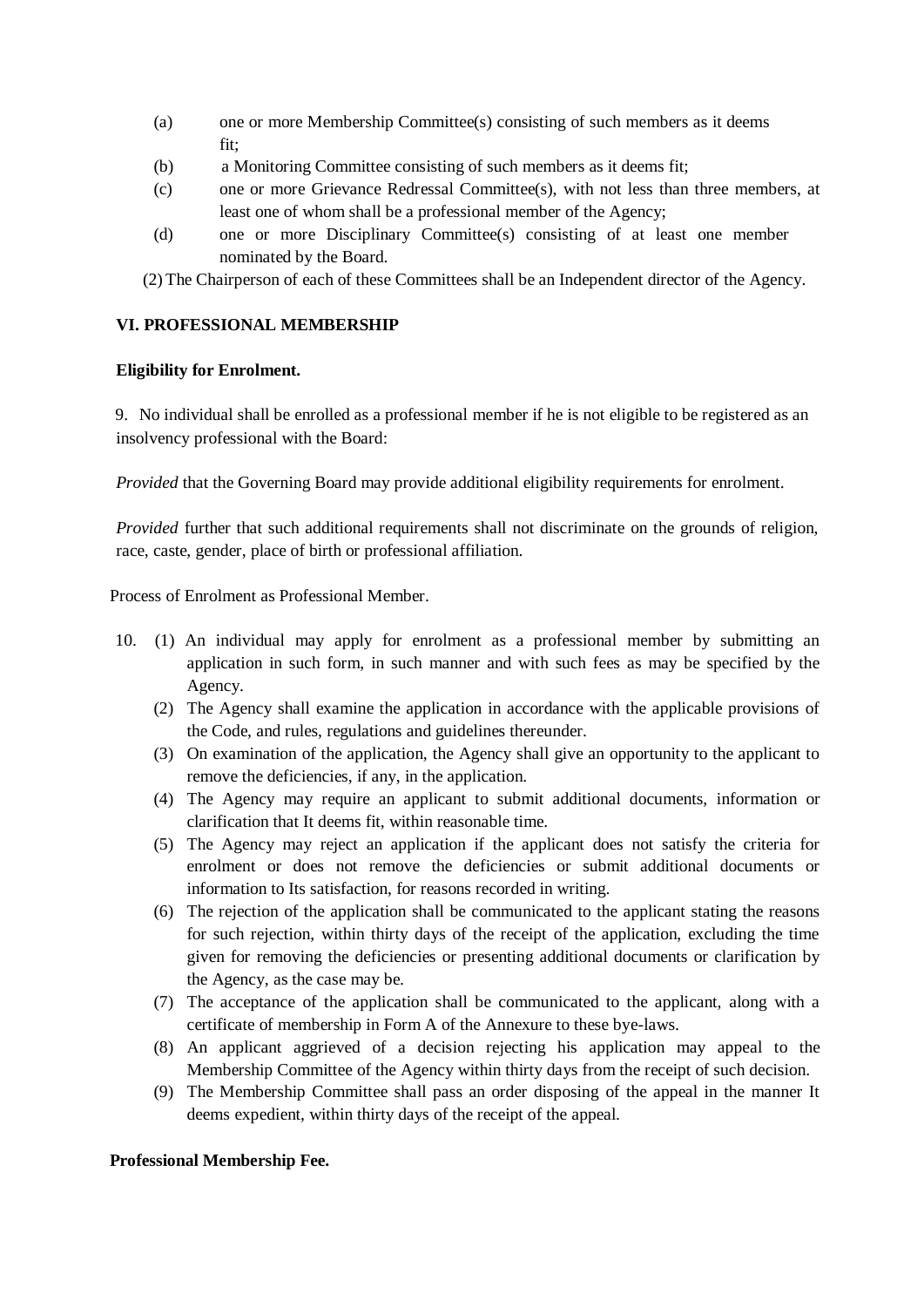11. The Agency may require the professional members to pay a fixed sum of money as its annual membership fee.

#### **Register of Professional Members.**

- 12. (1) The Agency shall maintain a register of its professional members, containing their-
	- (a) name;
	- (b) proof of identity;
	- (c) contact details;
	- (d) address;
	- (e) date of enrolment and professional membership number;
	- (f) date of registration with the Board and registration number;
	- "(fa) date of issue, renewal, suspension, revocation of suspension, cancellation and acceptance of surrender of authorisation for assignment and authorisation number;";
	- (g) details of grievances pending against him with the Agency;
	- (h) details of disciplinary proceedings pending against him with the Agency; and
	- (i) details of orders passed against him by the Board or Disciplinary Committee of the Agency.

(2) The records relating to a professional member shall be made available for inspection to-

- (a) the Board,
- (b) the Adjudicating Authority,
- (c) the committee of creditors in a corporate insolvency resolution process where the professional member has been appointed as an interim resolution professional, or
- (d) any other person who has obtained the consent of the member for such Inspection.
- "12A. Authorisation for Assignment.
	- (1) The Agency, on an application by its professional member, may issue or renew an authorisation for assignment.
	- (2) A professional member shall be eligible to obtain an authorisation for assignment, if he-
	- (a) is registered with the Board as an insolvency professional;
	- (b) is a fit and proper person in terms of the Explanation to clause (g) of regulation 4 of the Insolvency and Bankruptcy Board of India (Insolvency Professionals) Regulations, 2016;
	- (c) is not in employment;
	- (d) is not debarred by any direction or order of the Agency or the Board;
	- (e) has not attained the age of seventy years;
	- (f) has no disciplinary proceeding pending against him before the Agency or the Board;
	- (g) complies with requirements, as on the date of application, with respect to-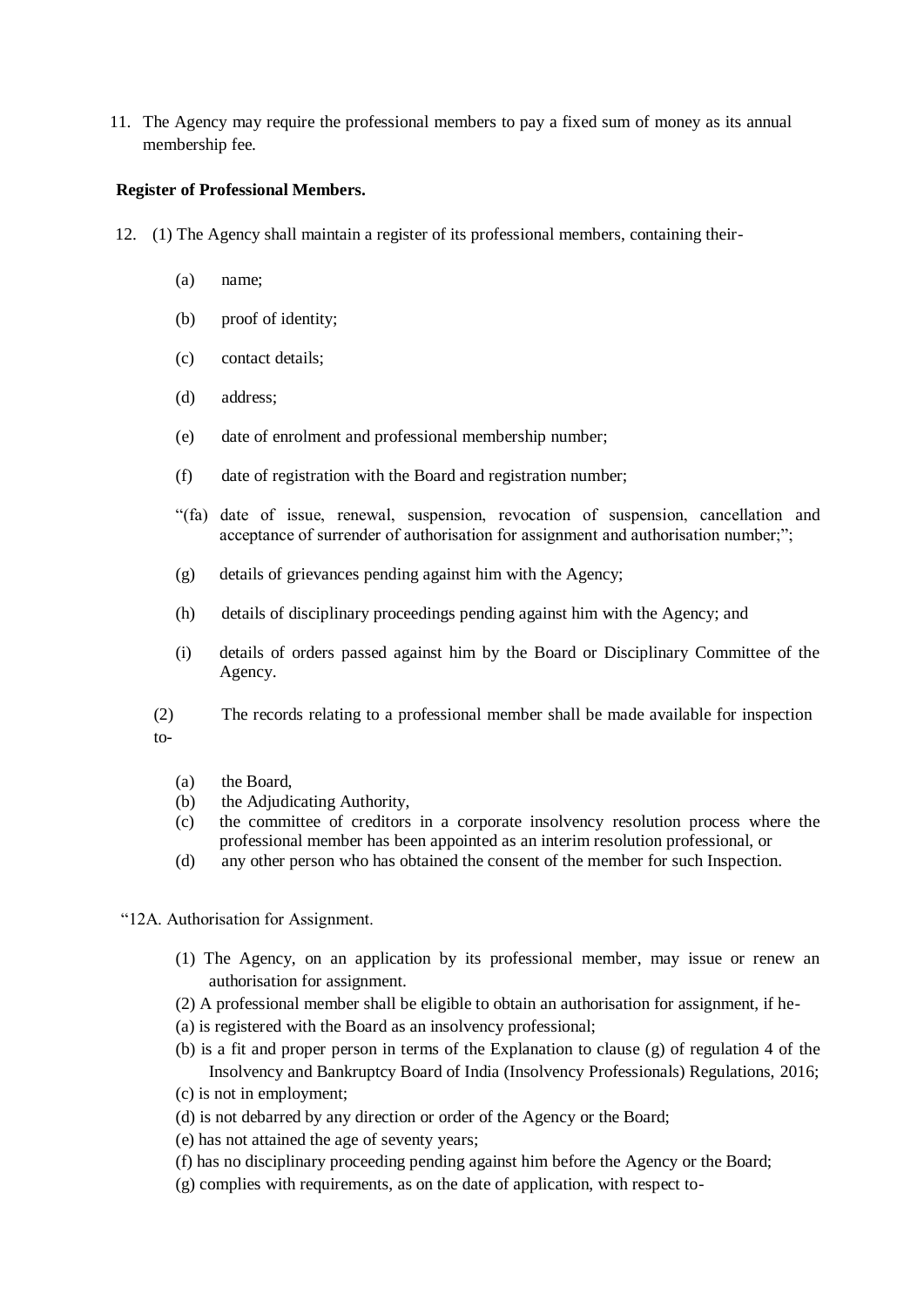- (i) payment of fee to the Agency and the Board;
- (ii) filings and disclosures to the Agency and the Board;
- (iii) continuous professional education; and
- (iv) other requirements, as stipulated under the Code, regulations, circulars, directions or guidelines issued by the Agency and the Board, from time to time.
- (3) An application for issue or renewal of an authorisation for assignment, shall be in such form, manner and with such fee, as may be provided by the Agency:

Provided that an application for renewal of an authorisation for assignment shall be made any time before the date of expiry of the authorisation, but not earlier than fortyfive days before the date of expiry of the authorisation.

- (4) The Agency shall consider the application in accordance with the bye-laws and either issue or renew, as the case may be, an authorisation for assignment to the professional member in Form B or reject the application with a reasoned order.
- (5) If the authorisation for assignment is not issued, renewed or rejected by the Agency within fifteen days of the date of receipt of application, the authorisation shall be deemed to have been issued or renewed, as the case may be, by the Agency.
- (6) An authorisation for assignment issued or renewed by the Agency shall be valid for a period of one year from the date of its issuance or renewal, as the case may be, or till the date on which the professional member attains the age of seventy years, whichever is earlier.
- (7) An applicant aggrieved of an order of rejection of his application by the Agency may appeal to the Membership Committee within seven days from the date of receipt of the order.
- (8) The Membership Committee shall pass an order disposing of the appeal by a reasoned order, within fifteen days of the date of receipt of the appeal."

#### **VII. DUTIES OF MEMBERS**

- 13. (1) In the performance of his functions, a professional member shall-
	- (a) act in good faith in discharge of his duties as an insolvency professional;
	- (b) endeavour to maximize the value of assets of the debtor;
	- (c) discharge his functions with utmost integrity and objectivity;
	- (d) be independent and impartial;
	- (e) discharge his functions with the highest standards of professional competence and professional ethics;
	- (f) continuously upgrade his professional expertise;
	- (g) perform duties as quickly and efficiently as reasonable, subject to the timelines under the Code;
	- (h) comply with applicable laws in the performance of his functions; and
	- (i) maintain confidentiality of information obtained in the course of his professional activities unless required to disclose such information by law.

14. The Agency shall have a Code of Conduct that shall be consistent with, and that shall provide for all matters in the Code of Conduct as specified In the Insolvency and Bankruptcy Board of India (Insolvency Professionals) Regulations, 2016.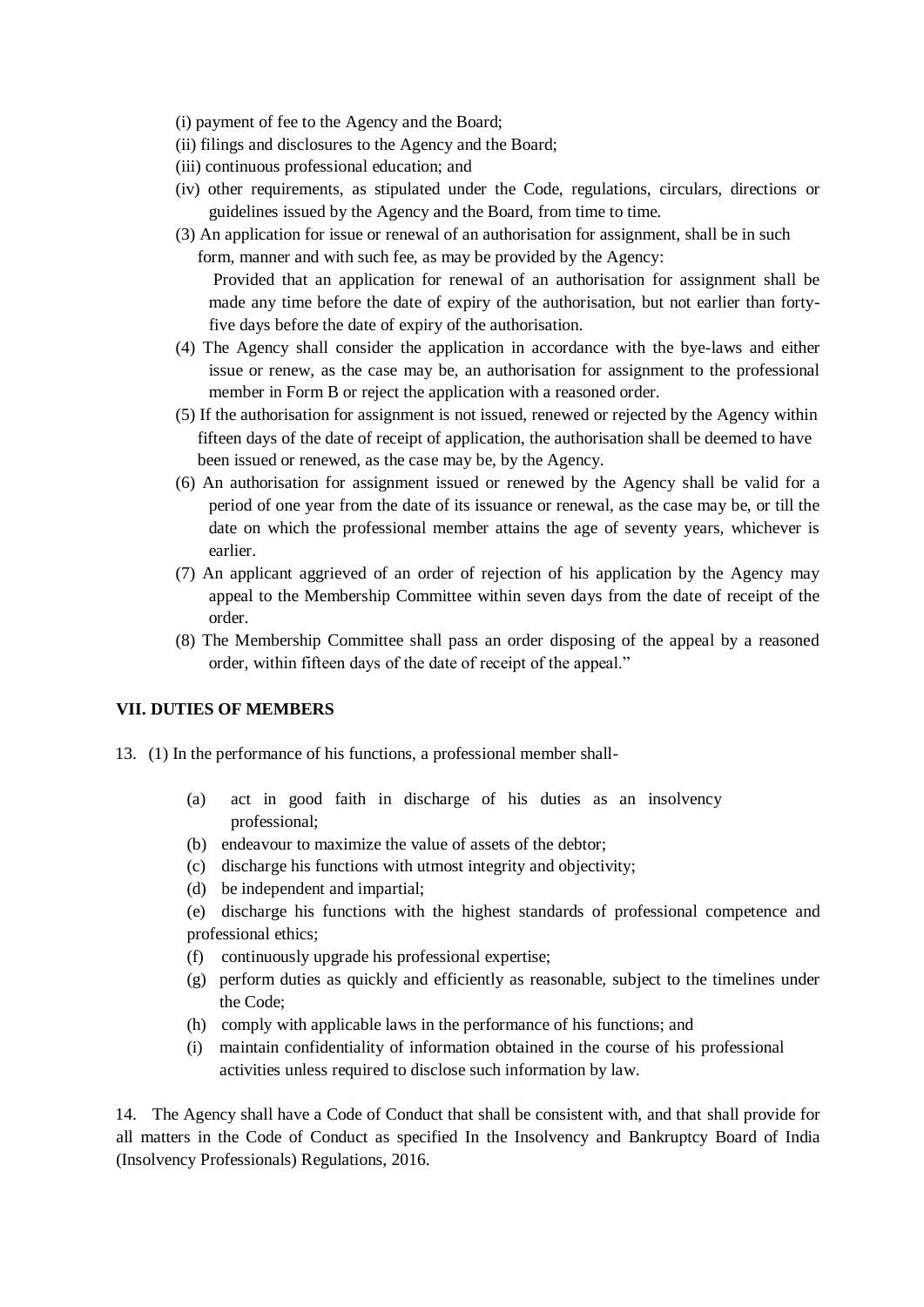## **VIII. MONITORING OF MEMBERS**

15. The Agency shall have a Monitoring Policy to monitor the professional activities and conduct of professional members for their adherence to the provisions of the Code, rules, regulations and guidelines issued thereunder, these bye-laws, the Code of Conduct and directions given by the Governing Board.

16. A professional member shall submit information, including records of ongoing and concluded engagements as an insolvency professional, in the manner and format specified by the Agency, at least twice a year.

17. The Monitoring Committee shall review the information and records submitted by the professional members in accordance with the Monitoring Policy,

- 18. The Monitoring Policy shall provide for the following
	- (a) the frequency of monitoring;
	- (b) the manner and format of submission or collection of information and records of the professional members,including by way of inspection;
	- (c) the obligations of professional members to comply with the Monitoring Policy;
	- (d) the use, analysis and storage of information and records;
	- (e) evaluation of performance of members; and
	- (f) any other matters that may be specified by the Governing Board.
- 19. The Monitoring Policy shall
	- (a) have due regard for the privacy of members,
	- (b) provide for confidentiality of information received, except when disclosure of information is required by the Board or by law, and
	- (c) be non-discriminatory.
- 20. The Agency shall submit a report to the Board in the manner specified by the Board with information collectedduring monitoring, including information pertaining to -
	- (a) the details of the appointments made under the Code,
	- (b) the transactions conducted with stakeholders during the period of his appointment;
	- (c) the transactions conducted with third parties during the period of his appointment; and
	- (d) the outcome of each appointment.

#### **IX. GRIEVANCE REDRESSAL MECHANISM**

21. (1) The Agency shall have a Grievance Redressal Policy providing the procedure for receiving, processing, redressing and disclosing grievances against the Agency or any professional member of the Agency by-

(a) any professional member of the Agency;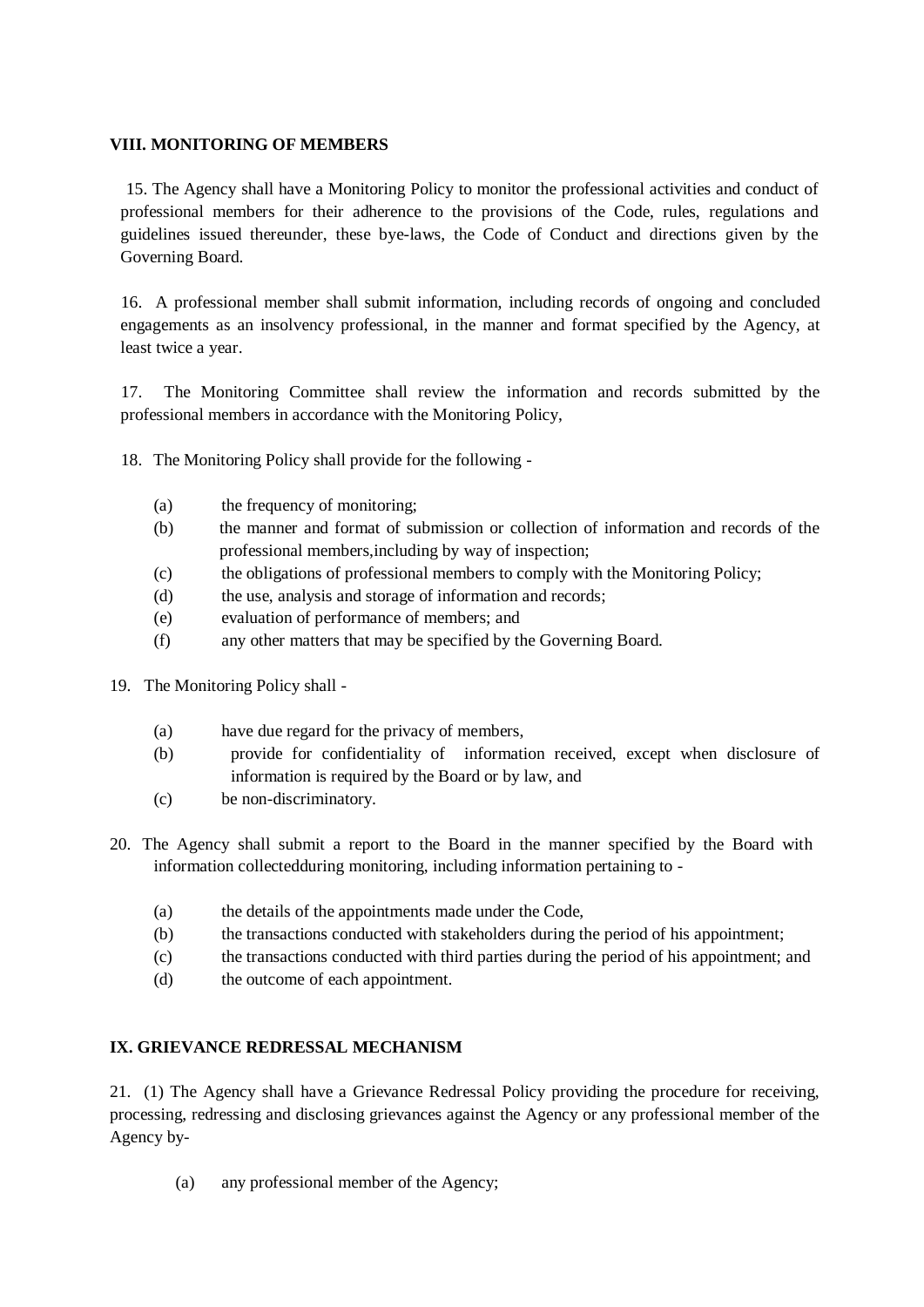- (b) any person who has engaged the services of the concerned professional-members of the Agency, or
- (c) any other person or class of persons as may be provided by the Governing Board.

(2)The Grievance Redressal Committee after examining the grievance may:

- a ) dismiss the grievance if it is devoid of merit;
- b )initiate a mediation between parties for redressal of grievance.

(3)The Grievance, Redressal Committee shall refer the matter to the Disciplinary Committee, wherever the grievance warrants disciplinary action.

- 22. The Grievance Redressal Policy shall provide for
	- a) the format and manner for filing grievances;
	- b) maximum time and format for acknowledging receipt of a grievance;
	- c) maximum time for the disposal of the grievance by way of dismissal, reference to the Disciplinary Committee or the initiation of mediation;
	- d) details of the mediation mechanism
	- e) provision of a report of the grievance and mediation proceedings to the parties to the grievance upon dismissal or resolution of the grievance;
	- f) action to be taken in case of malicious or false complaints;
	- g) maintenance of a register of grievances made and resolutions arrived at; and
	- h) periodic review of the Grievance Redressal Mechanism.

# **X. DISCIPLINARY PROCEEDINGS**

23. The Agency may initiate disciplinary proceedings by issuing a show-cause notice against professional members-

- a) based on a reference made by the Grievances Redressal Committee;
- b) based on monitoring of professional members;
- c) following the directions given by the Board or any court of law; or
- d) *suomoto,* based on any information received by it

"23A. The authorisation for assignment shall stand suspended upon initiation of disciplinary proceedings by the Agency or by the Board, as the case may be.";

24. (1) The Agency shall have a Disciplinary Policy, which shall provide for the following

- a) the manner in which the Disciplinary Committee may ascertain facts;
- b) the issue of show-cause notice based on the facts;
- c) cancellation of authorisation for assignment;"
- c) disposal of show-cause notice by a reasoned order, following principles of natural justice;
- d) timelines for different stages of disposal of show cause notice; and
- e) rights and obligations of the parties to the proceedings.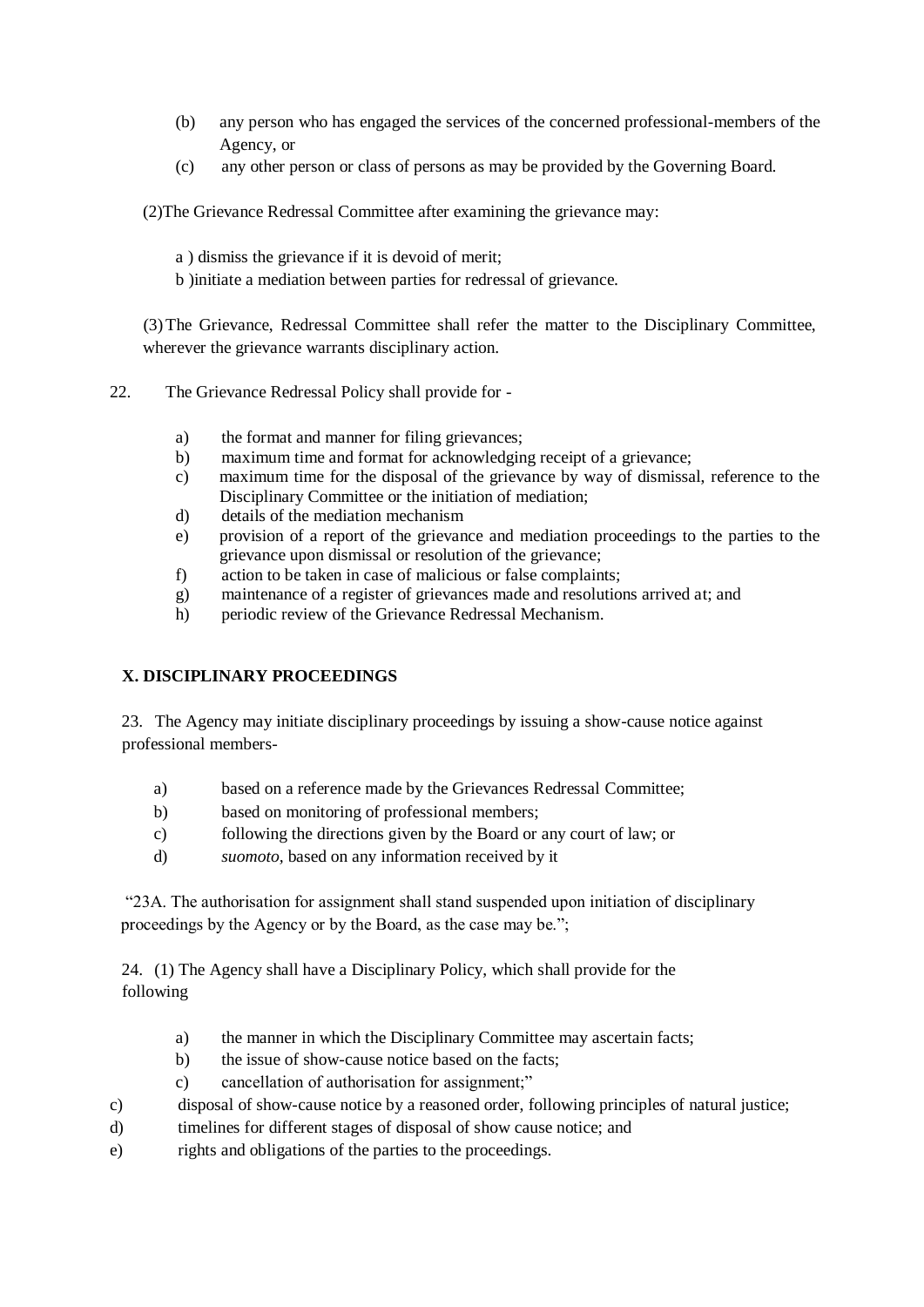- (2) The orders that may be passed by the Disciplinary Committee shall include
	- a) expulsion of the professional member;
	- b) suspension of the professional member for a certain period of time;
	- c) admonishment of the professional member;
	- d) imposition of monetary penalty;
	- e) reference of the matter to the Board, which may include, in appropriate cases, recommendation of the amount of restitution or compensation that may be enforced by the Board; and
	- f) directions related to costs.

(3) The Disciplinary Committee may pass an order for expulsion of a professional member if it has found that the professional member has committed -

- a) an offence under any low for the time being in force, punishable with imprisonment for a term exceeding six months, or an offence involving moral turpitude;
- b) a gross violation of the Code, rules, regulations and guidelines issued thereunder, bye-laws or directions given by the Governing Board which renders him not a fit and proper person to continue acting as a n insolvency professional.

*Explanation:* The violations referred to in sub-clause (b) include-

- a) making a false representation or indulging in fraud for the purpose of obtaining creditors' approval under sections 28, 31, 111 or 153 of the Code;
- b) contravening provisions of the Code in a manner which is actionable in accordance with sections 70(2) or 185 of the Code;
- c) knowingly or wilfully committing or authorizing or permitting contravention of sections 14, 96, 101 or 124 of the Code;
- d) contravening provisions of the Code inviting action in accordance with sections 71 or 187 of the Code;
- e) aiding or abetting any activity which is actionable in accordance with Chapter VII of Part II or Chapter VII of Part III of the Code,
- f) providing unequal or differential treatment to the disadvantage of a party which cannot be justified with reference to the interests of the Insolvency resolution, liquidation or bankruptcy process; or
- g) in any other case it deems fit.

(4) Any order passed by the Disciplinary Committee shall be placed on the website of the Agency within seven days from passing of the said order, and a copy of the order shall be provided to each of the parties to the proceeding.

(5) Monetary penalty received by the Agency under the orders of the Disciplinary Committee shall be credited to the Insolvency and Bankruptcy Fund constituted under section 224 of the Code.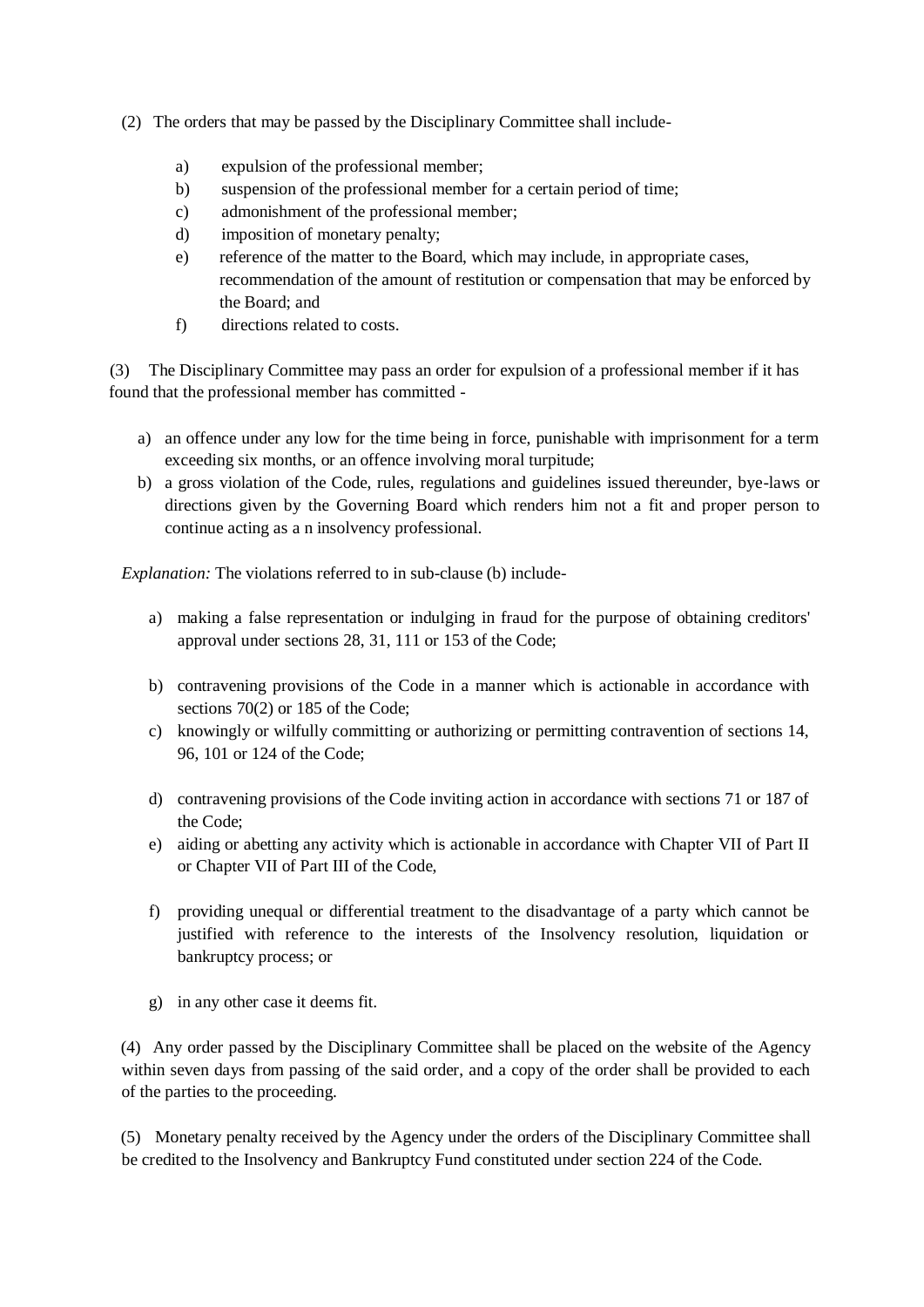25. (1) The Governing Board shall constitute an Appellate Panel consisting of one Independent director of the Agency, one member from amongst the persons of eminence having experience In the field of law, and one member nominated by the Board.

(2) Any person aggrieved of an order of the Disciplinary Committee may prefer an appeal before the Appellate Panel within thirty days from the receipt of a copy of the final order.

(3) The Appellate Panel shall dispose of the appeal in the manner it deems expedient, within thirty days of the receipt of the appeal.

# **XI. SURRENDER OF PROFESSIONAL MEMBERSHIP AND EXPULSION FROM PROFESSIONAL MEMBERSHIP**

"Surrender of Authorisation for Assignment.`

- 26. (1) A professional member shall make an application to surrender his authorisation for assignment to the Agency at least thirty days before he-
- (a) becomes a person resident outside India;
- (b) takes up an employment; or
- (c) starts any business, except as specifically permitted under the Code of Conduct, and upon acceptance of such surrender, the same shall be intimated to the Board by the Agency within one working day of acceptance of surrender.
- (2) No application for surrender of authorisation for assignments shall be accepted by the Agency, if -
- (a) the authorisation for assignment has been suspended;
- (b) an assignment is continuing; or
- (c) name of the professional member is included in any panel prepared by the Board for undertaking assignment.";

#### **Surrender of Professional Membership**

27. (1) A professional member who wishes to surrender his membership of the Agency may do so by submitting an application for surrender of his membership.

(2) Upon acceptance of such surrender of his membership, and completion of thirty days from the date of such acceptance, the name of the professional member shall be struck from the registers of the Agency, and the same shall be intimated to the Board.

28. Any fee that is due to the Agency from a professional member surrendering his membership shall be cleared prior to his name being struck from the registers of the Agency.

29. The Agency may refuse to accept the surrender of membership by any professional member if -

(a) there is any grievance or disciplinary proceeding pending' against the professional member before the Agency or the Board; or

(b) the professional member has been appointed as a resolution professional, liquidator or bankruptcy trustee for a process under the Code, and the appointment of another insolvency professional may be detrimental tosuch process.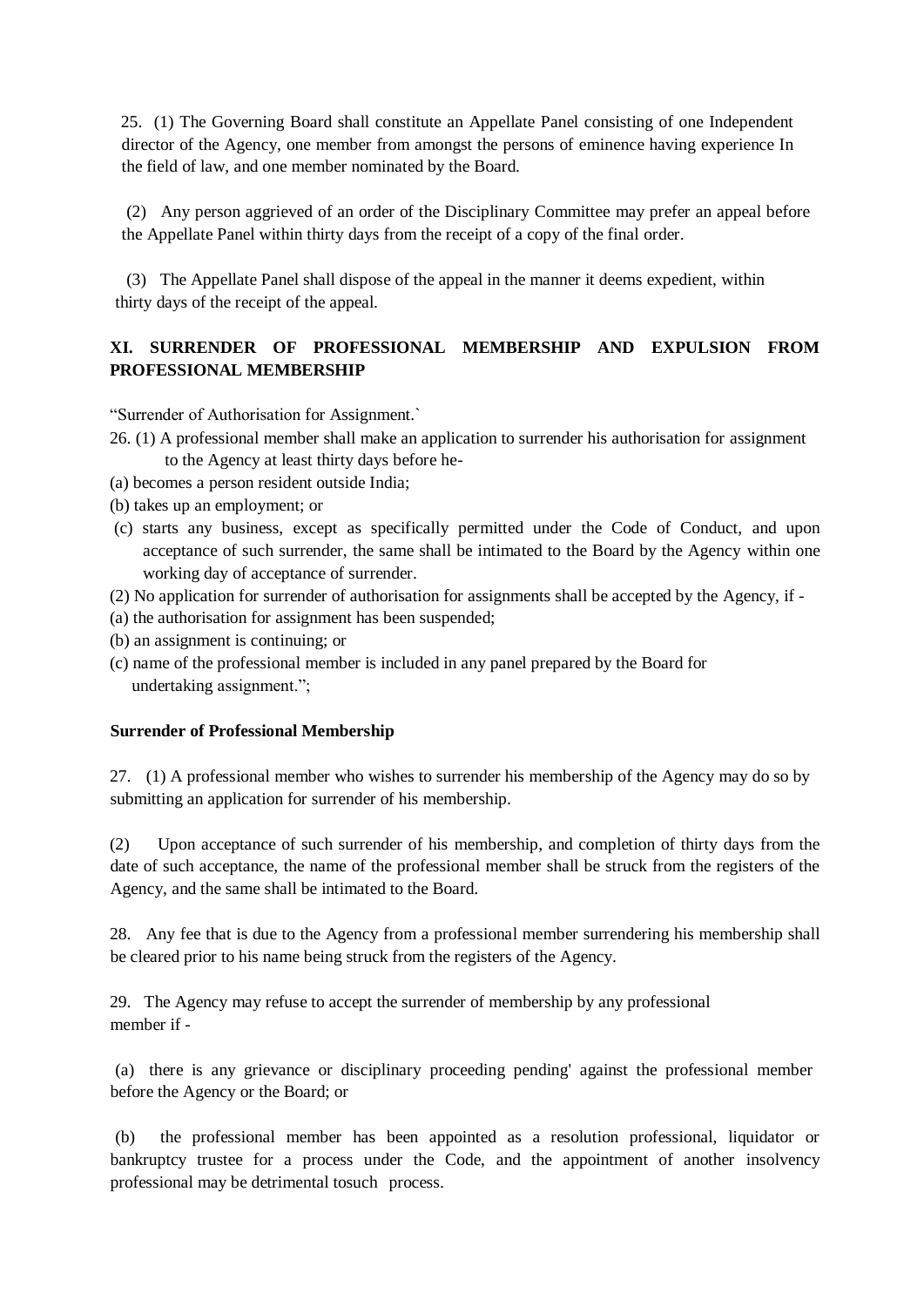## **Expulsion from Professional Membership**

- 30. A professional member shall be expelled by the Agency-
	- (a) if he becomes ineligible to be enrolled under bye-law 9;
	- (b) an expiry of thirty days from the order of the Disciplinary Committee, unless set aside or stayed by the Appellate Panel;
	- (c) upon non-payment of professional membership fee despite at least two notices served in writing;
	- (d) upon the cancellation of his certificate of registration by the Board;
	- (e) upon the order of any court of law.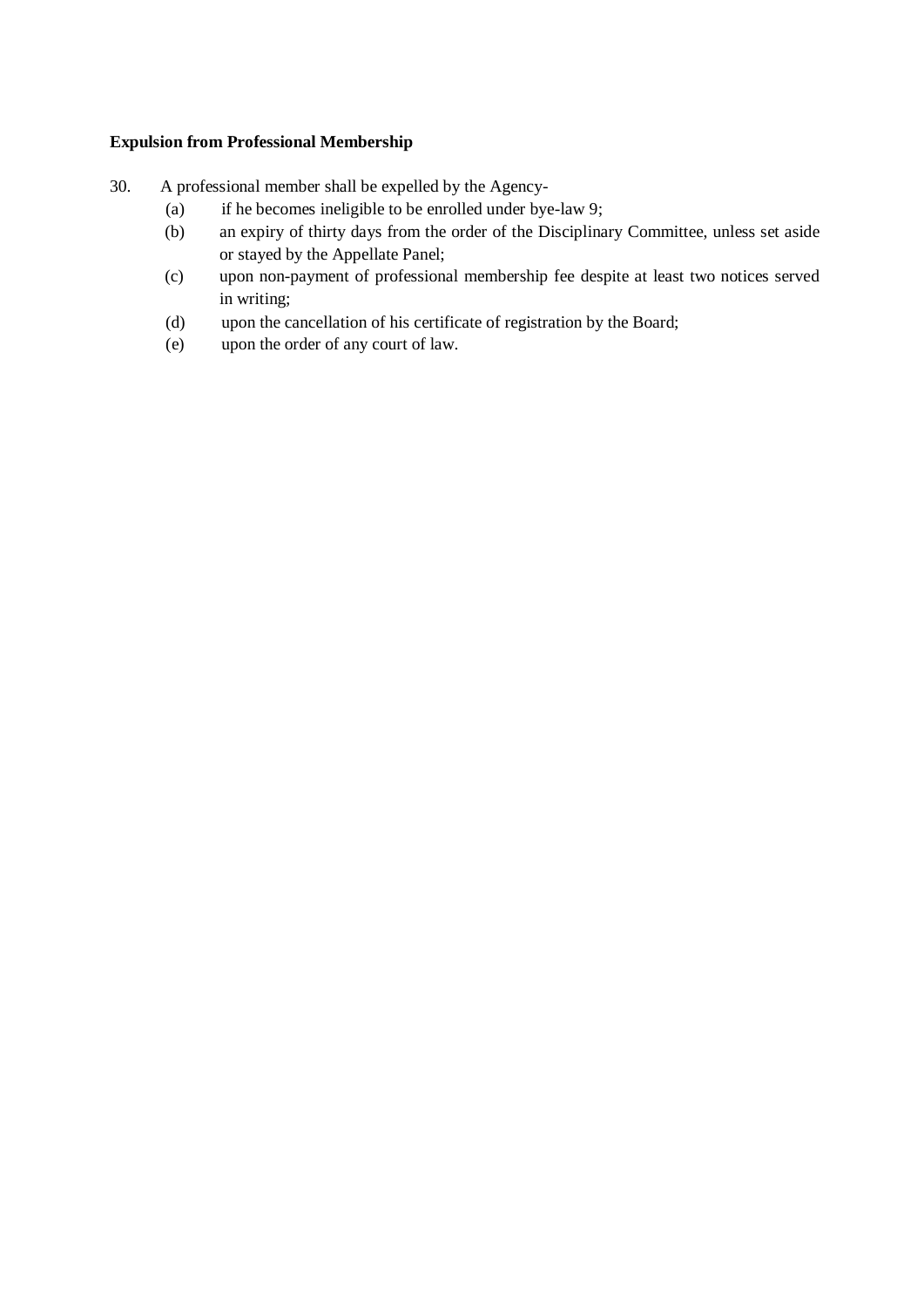# **ANNEXURE FORM A CERTIFICATE OF PROFESSIONAL MEMBERSHIP (Under bye-law 10 of the Agency's bye-laws)**

No. ..........

1. This is to certify that [insert name] residing at [insert address] is enrolled as a professional member of [insert name of insolvency professional agency] with professional membership no. [insert number].

2. This certificate shall be valid from [insert date].

Sd/- For and on behalf of [name of insolvency professional agency]

Place Date